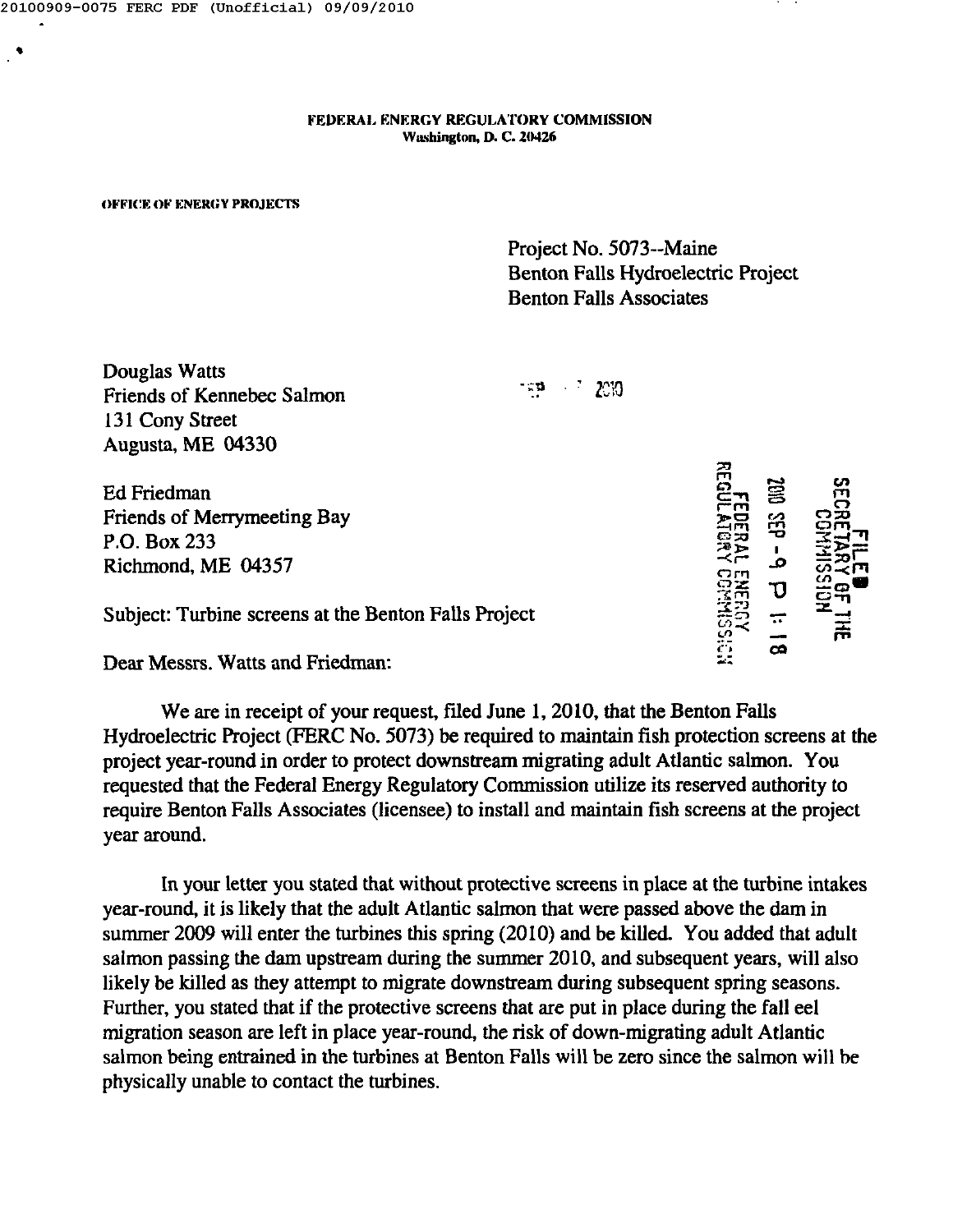As you are aware, the 2006 Order Approving Upstream and Downstream Eel Passage' required the licensee to install a screen with one-inch clear spacing that overlays the trash racks in order to prevent downstream migrating eels from entering the turbine area. The licensee is required to install the screens from September  $1<sup>st</sup>$  through November  $30<sup>th</sup>$  each year. Review of project reports indicates that the licensee has been complying with this requirement.

However, in December 2005, the U.S. Fish and Wildlife Service (FWS) and the National Oceanic and Atmospheric Administration (NOAA) Fisheries Service, in coordination with the State of Maine, finalized a Recovery Plan for the Gulf of Maine, Distinct Population Segment of Atlantic salmon. The Recovery Plan identifies recovery actions needed to halt the decline of the species and lays out a process to minimize threats. In June 2009, NOAA Fisheries Service and FWS extended Endangered Species Act protection to Atlantic salmon by adding fish in the Penobscot, Kennebec, and Androscoggin rivers, and their tributaries, to the endangered species list.

In order to remain informed on the issues concerning the protection of Atlantic salmon in Maine, we will request (in separate correspondence) that the licensee keep us apprised of its actions concerning the protection of Atlantic salmon at the Benton Falls Project and any consultation the licensee may have with FWS and NOAA Fisheries Service. We will also request that the licensee keep us informed of any measures they have or may propose to implement, such as your suggestion to operate the fish screens more frequently, to protect endangered Atlantic salmon.

Thank you for your letter and interest in the Benton Falls Project. If you have any questions regarding this letter, please contact Mr. Thomas LoVullo at (202) 502-8900.

Sincerely,

 $\bigwedge$  $\bigcup_{i=1}^n \bigcap_{i=1}^n \bigcap_{i=1}^n \bigcap_{i=1}^n \bigcap_{i=1}^n \bigcap_{i=1}^n \bigcap_{i=1}^n \bigcap_{i=1}^n \bigcap_{i=1}^n \bigcap_{i=1}^n \bigcap_{i=1}^n \bigcap_{i=1}^n \bigcap_{i=1}^n \bigcap_{i=1}^n \bigcap_{i=1}^n \bigcap_{i=1}^n \bigcap_{i=1}^n \bigcap_{i=1}^n \bigcap_{i=1}^n \bigcap_{i=1}^n \bigcap_{i=1}^n \bigcap_{i=1}^n$ *; <sup>J</sup>'''''''' <sup>~</sup> ..* **I'** t, '"  $\lambda$ 

Steve Hocking Chief, Biological Resources Branch Division of Hydropower Administration and Compliance

 $<sup>1</sup>$  Order Approving Upstream and Downstream Fish Passage Operation Plan and</sup> Effectiveness Study. (Issued November 7, 2006) 117 FERC  $\P$  62,131.